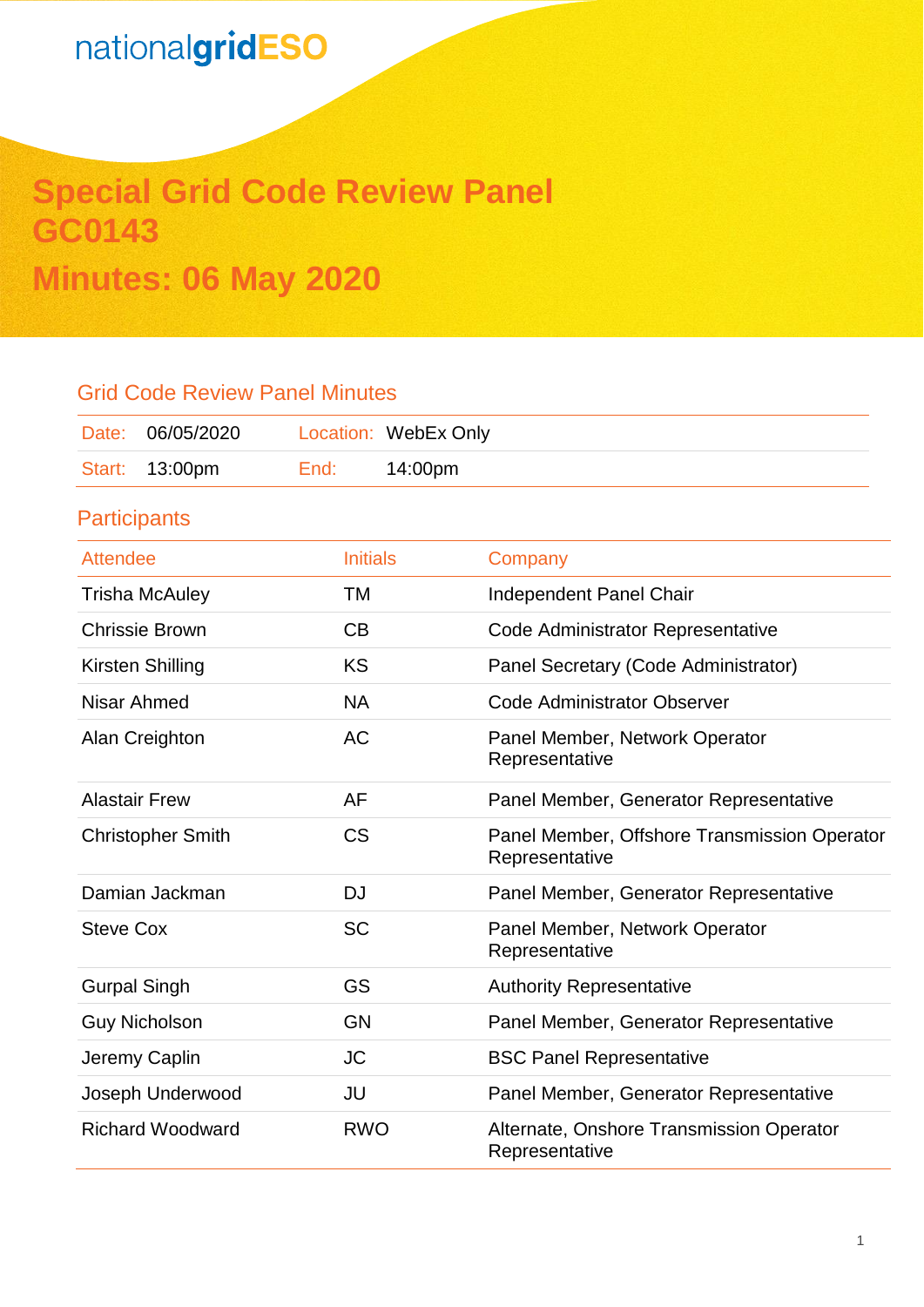| Rob Wilson     | RWI | National Grid ESO Panel Member        |
|----------------|-----|---------------------------------------|
| Robert Longden |     | Panel Member, Supplier Representative |

### 1. Introductions and Apologies

- 7860. TM opened the Grid Code Review Panel meeting with an introduction and overview of the agenda.
- 7861. TM also thanked members for attending this special Panel meeting, in order to carry out the recommendation vote for the urgent modification [GC0143.](https://www.nationalgrideso.com/industry-information/codes/grid-code-old/modifications/gc0143-last-resort-disconnection-embedded)

### 2. Code Administrator Consultation summary

- 7862. CB provided a brief background of the modification and the urgency request. CB noted that for ease of analysis, the responses to the consultation had been summarised into themes. There were 67 responses which had been shared with members, ahead of this meeting.
- 7863. The themes fell into; Environmental, Implementation & Transparency, Compensation and level playing field, Asset Impact & restarting, Time taken to raise the change, Working with the ESO & new product (Optional Downward Flexibility Management – ODFM) and Ongoing Grid Code Modifications.
- 7864. CB noted that most respondents stated that they understood the reasoning behind the modification being raised and the threat to Security of Supply that the current situation (COVID-19) poses for the GB National Electricity Transmission System (NETS).
- 7865. Whilst there was broad understanding of the issue facing National Grid ESO there was a range of concerns raised around the approach outlined in this modification. Questions were also raised around the approach through urgency and whether there would be unintended consequences to the modification being implemented as a result.

### 3. Panel Discussions

- 7866. TM noted that it would be appropriate for RWI to discuss the draft letter to industry, to be sent as soon as possible, that the ESO had constructed to industry (shared within the slides to Panel).
- 7867. RWI talked through the ESO letter to industry (also to be published on the website) and explained that the reason it was important to publish this, was to address the concerns raised through the consultation responses and how it was planned to address these.
- 7868. RWI noted that the letter would also make it clear that an emergency instruction would only be used as a last resort once all commercial alternatives had been exhausted. Also, to note that work to develop an enduring solution to replace that in GC0143 would commence imminently bearing in mind that the GC0143 solution times out on 25 Oct 2020.
- 7869. RWI also noted that it would be important to state in the letter that the urgent mod would not seek to establish anything new (given that the right for the ESO to give emergency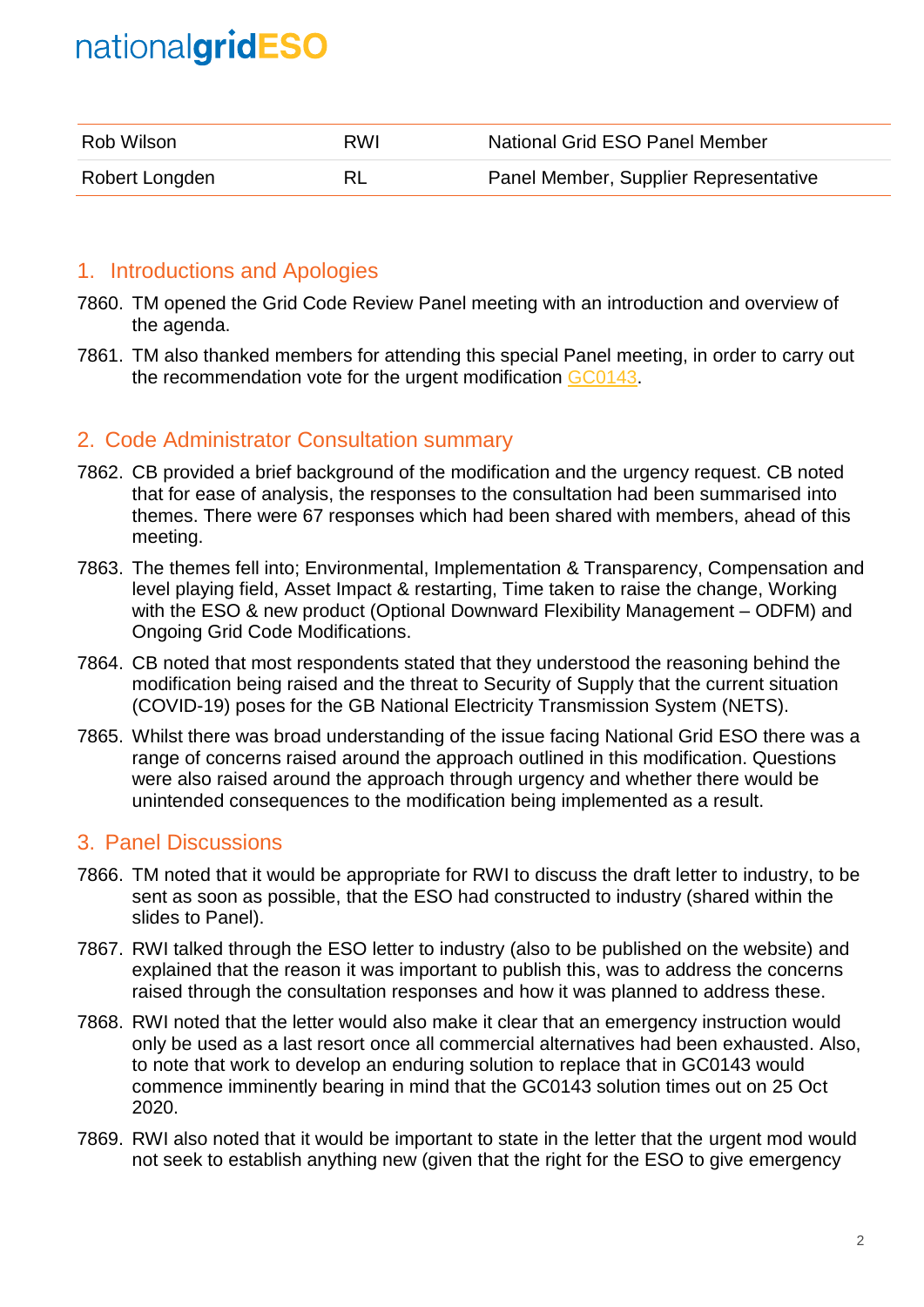instructions (EIs) to the DNOs to disconnect plant and apparatus already exists in the Grid Code) but to provide legal clarity to all parties should there be a need to employ emergency instructions. Further to this, to reiterate that EIs would only be used as a last resort measure to avoid worse disruption to consumers.

- 7870. The Panel were invited to comment and provide feedback.
- 7871. RL noted that it would be important to ensure that the tone of the letter ensured that no party felt singled out and that this would apply to all.
- 7872. SC noted that the letter needed to emphasise that this modification would not seek to do anything new but to clarify already existing text within the Grid Code.
- 7873. SC noted that he felt that a lot of the response themes were around the notion that this modification was creating a new process and felt that by providing reassurance in the ESO letter that this was simply a change to instruction format and for clarification, it would alleviate most of these concerns.
- 7874. DJ noted that one concern was that there might not be enough detail in this consultation to give examples of how this would be implemented, and which generators would be chosen for disconnection and what criteria would be used for disconnection.
- 7875. SC noted that this was not within the scope of this specific urgent modification and the purpose of this was only to change instruction format in the event of a last resort measure.
- 7876. RL noted that this was fair but that it would be essential to involve stakeholders later in the process should another modification be raised to discuss the other elements noted that were out of scope for this urgent modification. Stakeholders need to be engaged to prevent negative public relations (PR) for the industry.
- 7877. All. It was noted that many of the concerns raised were around existing text within the Grid Code, rather than issues with the change to instruction format that this modification proposes.
- 7878. JC noted that placing a sunset clause on a modification that was only clarifying the existing code could cause come confusion
- 7879. JU stated that clarity was needed by stakeholders in terms of the foot-room issue. He felt that it may be discriminatory for solar farms to get disconnected.
- 7880. SC stated that it was the responsibility of the site operator to be able to deal with the consequences of a loss of connection and that no new powers would be introduced through this modification. Similarly, landfill gas sites, for example, could be disconnected if there is a demand issue and it would be the landfill site operators' responsibility to deal with this. This would not be a new risk for generators but it would be incumbent on the ESO and the DNO networks to communicate with the generators.
- 7881. RWI explained that this modification felt like the most sensible approach given demand is higher in winter and therefore EIs would not be used. RWI also noted that he would ensure that the sunset clause would be explained more in the letter. It was important to include the sunset clause as there was not enough time to follow normal procedures and the intention is to look at the arrangements again through the development of an enduring solution.
- 7882. RWO noted that the environmental responses were addressing issues outside the scope of this modification. He also raised the question about whether or not there is a gap over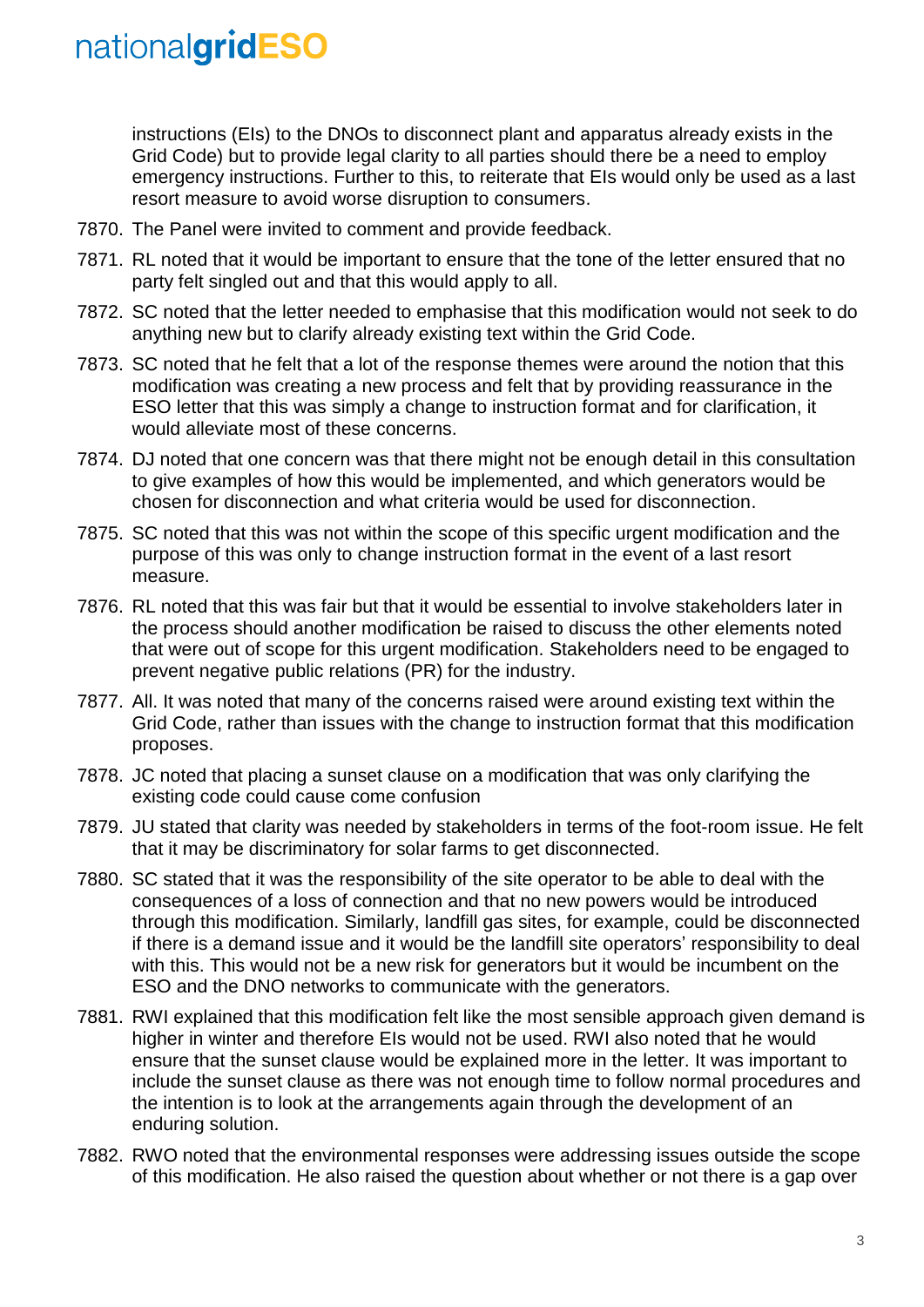the winter period which would present a risk for the ESO and if so, could the sunset clause be changed using the governance process.

- 7883. RWI stated that after expiry of the sunset clause EI's would not be needed until Spring 2021.
- 7884. **NEW ACTION** RWI noted these points and took the action to ensure all these issues were explained clearly in the letter to Industry to be published on the ESO website and that they would be picked up as part of the enduring solution.
- 7885. RL commented that if rarely running generation was disconnected then that would be more acceptable than if pre-selected generation was disconnected as this would raise more concerns from Industry.
- 7886. GN noted that potentially the defect could have made it clearer that this was only to change the emergency instruction rather than address ongoing issues that have already been in existence around this particular part of the code.
- 7887. RWI respectfully disagreed with this stating that the defect was written in such as a way as to make it possible for the ESO to control this kind of situation and mitigate consequences as a last resort measure by ensuring clarity and therefore making it more likely that any EI would be correctly followed.
- 7888. GS stated that the modification was noted as having no impact on the applicable Grid Code Objective (e): To promote efficiency in the implementation and administration of the Grid Code arrangements. He suggested that this should be positive as the modification was to provide clarity on the instructions being issued.
- 7889. RWI agreed with GS and agreed to change. However, RWI stated that the primary focus of the modification was security of supply.

### 4. Next steps

- 7890. CB noted that the ESO would take all points above to ensure that the letter to Industry was clear and addressed the concerns.
- 7891. CB also noted that the FMR would include clarity on the fact that this was only a change to emergency instruction format rather than anything new and that the ESO would take all possible endeavours to mitigate the use of emergency instructions so that they would be only last resort measure.
- 7892. GS also noted that it would be useful to demonstrate that it was also a positive indicator against Objective (e) within the FMR. CB noted to make this amend.

### 5. Vote

- 7893. CB explained how the vote would be conducted and invited all members to present their vote. The Panel members, by majority, recommended that the proposal was better than the baseline (what is currently code today) and that it should be implemented.
- 7894. CB noted that given the urgent nature of the mod, she would update the FMR to include the votes on the same day to send to the Authority. A decision from Authority would be made on the following day (Thursday 7 May 2020) as confirmed by GS.